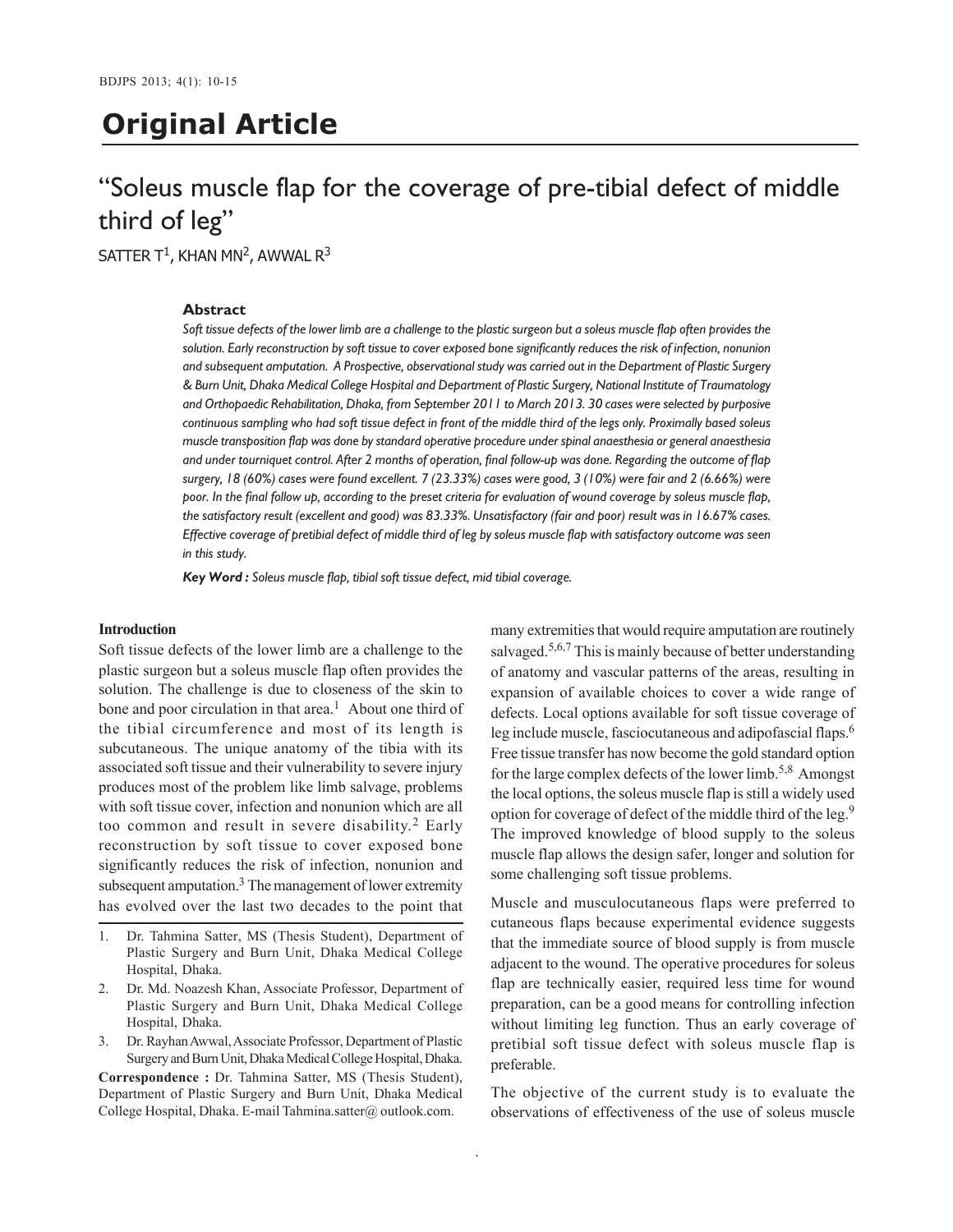flap to cover the defect of soft tissue from the pretibial region of the middle third of the leg.

#### **Methods and material**

This was a prospective observational type of clinical study, carried out on patients with pretibial soft tissue defect over the middle third of leg treated in Dhaka Medical College & Hospital and National Institute of Traumatology, Orthopedic and Rehabilitation (NITOR) during the period of September 2011 to March 2013 in the Department of Plastic Surgery. A total of 30 patients with soft tissue loss from the middle third of the front of leg were included. Excluded patients were, soft tissue loss extending beyond middle third of leg, patients with co-existing known vascular problems, patients with damaged vascular pedicle of muscle, patients with severe systemic co-morbidities, i.e. uncontrolled DM, uncontrolled hypertension, poly trauma patient with immediate life threatening condition.

**Surgical Procedure :** Harvesting of proximally based soleus muscle transposition flap was done by standard operative procedure under spinal or general anesthesia and under tourniquet control. The muscle was approached either through the medial incision or through a lateral incision. The standard flap was exposed through the medial incision. Half or total soleus muscle was used depending on the size of the wound, measured beforehand. The flaps were transposed and sutured in place with adjacent soft tissue edge. Split skin graft was done over the flap in the same procedure. Limb was splinted with Plaster of Paris. Fractures when present were stabilized by external fixator before the flap procedure.

## **Results**

A total of 30 patients were operated to reconstruct the defect using soleus muscle flap. All the patients with trauma and burn were treated with initial resuscitation; surgical debridement of the wound followed by fracture stabilization wherever indicated or limb immobilization by long leg posterior cast, when the condition become favorable definitive surgery was done to resurface the soft tissue defect(s). In cases where soft tissue loss follows tumor or scar excision, flap coverage was done at the same stage of operation. Stitches removed on 14th POD and the patient discharged with the splint or fixators. Patient was followed up at the end of 4<sup>th</sup> week and splint removed, in case of fracture external fixator kept as required. Flap was evaluated at this time according to the preset criteria. After 2 months of operation, final follow-up was done. 07 patients were followed up for 5 month, 17 patients were followed up for 2 months, 05 patients for 1 month and 1 patient never reported for any follow-up. All 30 patients were included for data analysis. Post-operative outcome of flap were excellent in 22 (%) case,  $06$  (%) were good and  $02$  (%) were poor as per definition.

That the major cause of pre-tibial soft tissue loss was RTA 17 (56.66%). It is followed by infection in 07 (23.33%), burn in 3 (10%) cases. Soft tissue defects were also a result of scar excision in 2 (6.66%) and after tumor (SCC) excision from mid tibial region in 1 (3.33%) cases. Among the 3 burn cases, 2 were electric burn 1 was flame burn.

Regarding time interval between the date of injury or excision surgery and the date of flap surgery, most of the operations, 14 (46.66%), were done within 1-2 weeks of the injury. The maximum delay is 43 days and the earliest coverage was done soon after the wound was made after excision of scar and tumor.

| Interval time between | Frequency | Outcome   |      |      |          | Satisfactory         | Unsatisfactory |
|-----------------------|-----------|-----------|------|------|----------|----------------------|----------------|
| Injury and surgery    | (n)       | Excellent | Good | Fair | Poor     | $(Excellent + Good)$ | (Fair+Poor)    |
| Within 1 week         |           | 4         |      |      | $\theta$ |                      |                |
| $1 - 2$ Week          | 14        | 10        |      |      |          | 13                   |                |
| $2 - 3$ Week          |           |           |      |      |          |                      |                |
| More than 3 week      | 4         |           |      |      |          |                      |                |
| Total                 | 30        | 18        |      |      |          | $25(83.33\%)$        | 5(16.67%)      |

**Table - I** *Relation between time intervals with outcome.*

About the outcome variable with time of intervention of surgery, 19 cases operated within 2 week showed 18 satisfactory outcomes. 11 cases were operated after 2 week, of which only 7 had satisfactory outcome.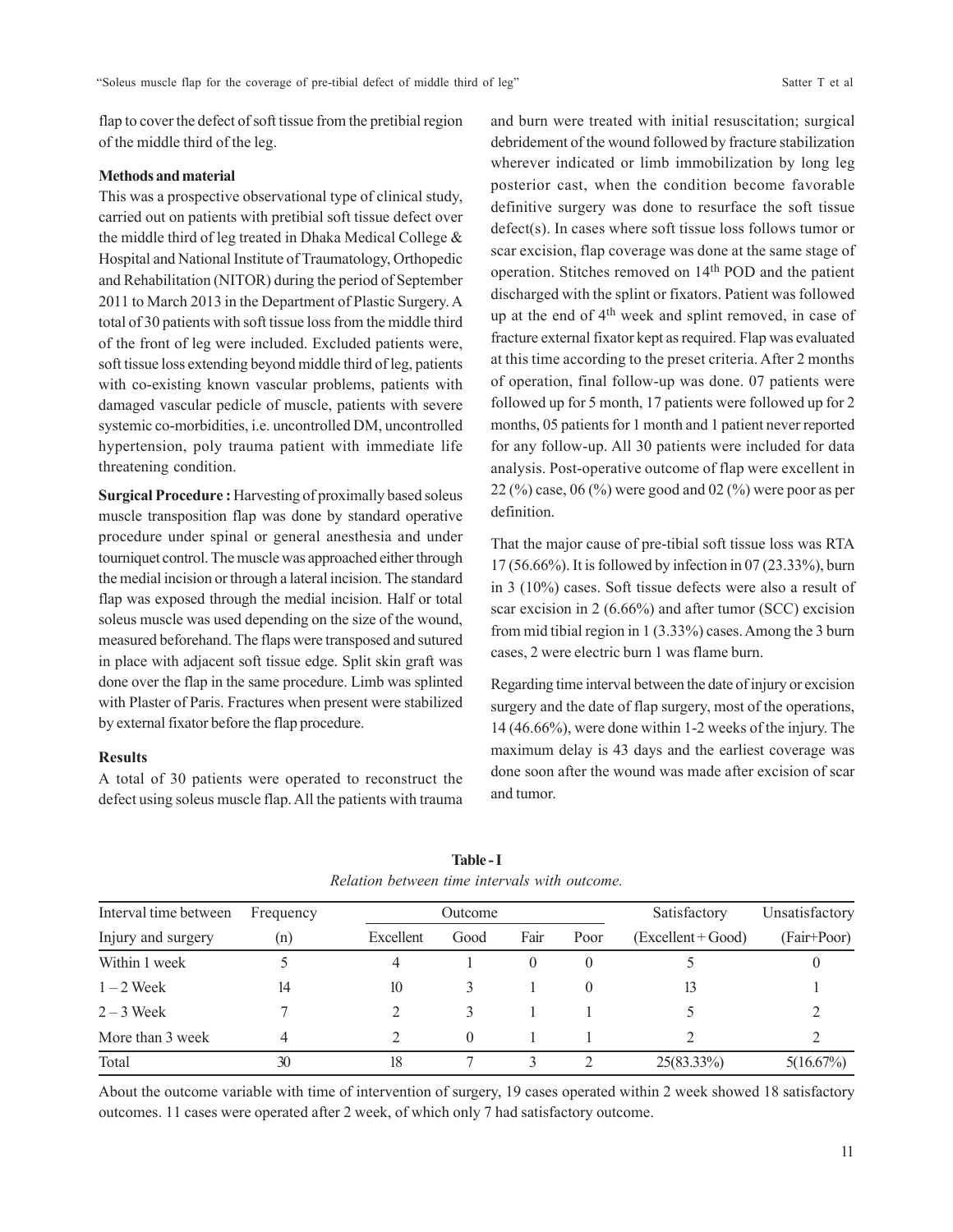| Organism found in culture |              | Pre-operative | Post Operative |            |  |
|---------------------------|--------------|---------------|----------------|------------|--|
|                           | Frequency(n) | Percentage    | Frequency(n)   | Percentage |  |
| Pseudomonus               | 8            | 26.66%        |                | 13.33%     |  |
| E. Coli                   |              | 16.66%        |                | $3.33\%$   |  |
| Proteus                   |              | $6.66\%$      | 0              | $0\%$      |  |
| Mixed                     |              | $10.0\%$      |                | 3.33%      |  |
| Total culture positive    | 18           | $60\%$        | 6              | $20\%$     |  |
| Total culture negative    | 12           | $40\%$        | 24             | $80\%$     |  |

**Table - II** *Result of Pre and Post-operative wound swab culture & organisms found.*

|  | <b>Table-III</b> |                                                     |  |
|--|------------------|-----------------------------------------------------|--|
|  |                  | Relation between presence of infection and outcome. |  |

| Pre-operative         | Post-operative        | Outcome   |      |      |          | Satisfactory  | Unsatisfactory |
|-----------------------|-----------------------|-----------|------|------|----------|---------------|----------------|
| wound<br>swab culture | wound swab<br>culture | Excellent | Good | Fair | Poor     |               |                |
| Positive $(n-18)$     | Positive $(N-5)$      |           |      |      |          |               |                |
| Negative $(n-12)$     |                       |           |      |      | $\theta$ |               |                |
| Total                 |                       | 18        |      |      |          | $25(83.33\%)$ | 5(16.67%)      |

In all the cases, wound swab culture was done immediately before operation. Out of 18 (60%) pre-operative culture positive cases, 5 cases remained positive after operation. Post-operative wound swab culture was done in cases where there was clinical evidence of infection. There were no symptoms and signs of infection in post-operative period in the 12 cases where pre-operative wound swab culture were negative.

Out of 30 cases 25 (83.33%) had satisfactory flap adhesion. Among the rest 5 (16.67%) cases, 2 with unsatisfactory adhesion and 3 with no adhesion were observed. Among the 2 unsatisfactory adhesion, one had both discharge and infection and other had only flap necrosis  $(< 50\%)$ .

breakdown and incomplete healing at these follow up stage.

**Table – IV** *Follow-up at 14th post-operative day.*

| Follow up at               | Frequency | Percentage |
|----------------------------|-----------|------------|
| $14th$ POD                 | (n)       | $(\%)$     |
| Viable flap                | 26        | 86.66%     |
| Satisfactory Flap Adhesion | 25        | 83.33%     |
| Complete Wound healing     | 23        | 76.66%     |
| Discharge                  | 10        | 33.33%     |
| Infection                  | 7         | 23.33%     |
| Wound breakdown            | 4         | 13.33%     |

In 26 (86.66%) cases the total flap were found viable. The rest 4 out of 30 cases, one case with more than 50% flap loss detected at 5<sup>th</sup> POD was treated later with cross-leg flap. Another 3 cases of marginal flap loss were treated with debridement and flap advancement. Case with more than 50% flap loss was also associated with purulent discharge, infection, and wound breakdown. Other 3 cases of marginal or less than 50% flap necrosis were all associated with wound

**Table –V** *Overall post-operative complications.*

| Complications   | Number $(n)$ | Percentage $(\% )$ |
|-----------------|--------------|--------------------|
| Flap loss       | 04           | 13.33%             |
| Infection       | 06           | $20.0\%$           |
| Wound breakdown | $\Omega$     | $13.33\%$          |
| Skin graft loss | 06           | $20.0\%$           |
| Total           | 20           |                    |

4 (13.33%) flap loss of variable dimension mentioned in Table-5 also had associated skin graft loss of variable percentage. 6 (20.0%) patient had clinical evidence of infection (purulent discharge, red and oedematous wound, local pain etc.). 6 patients had skin graft loss, 4 of them were associated with flap necrosis rest 2 had skin loss without underlying flap necrosis. There were 4 cases (13.33%) of wound breakdown, of which 3 included dehiscence of flap margin from the adjacent wound margin and 1 had dehiscence of donor site wound. It is to be noted that an individual case may had more than on complication mentioned in the table.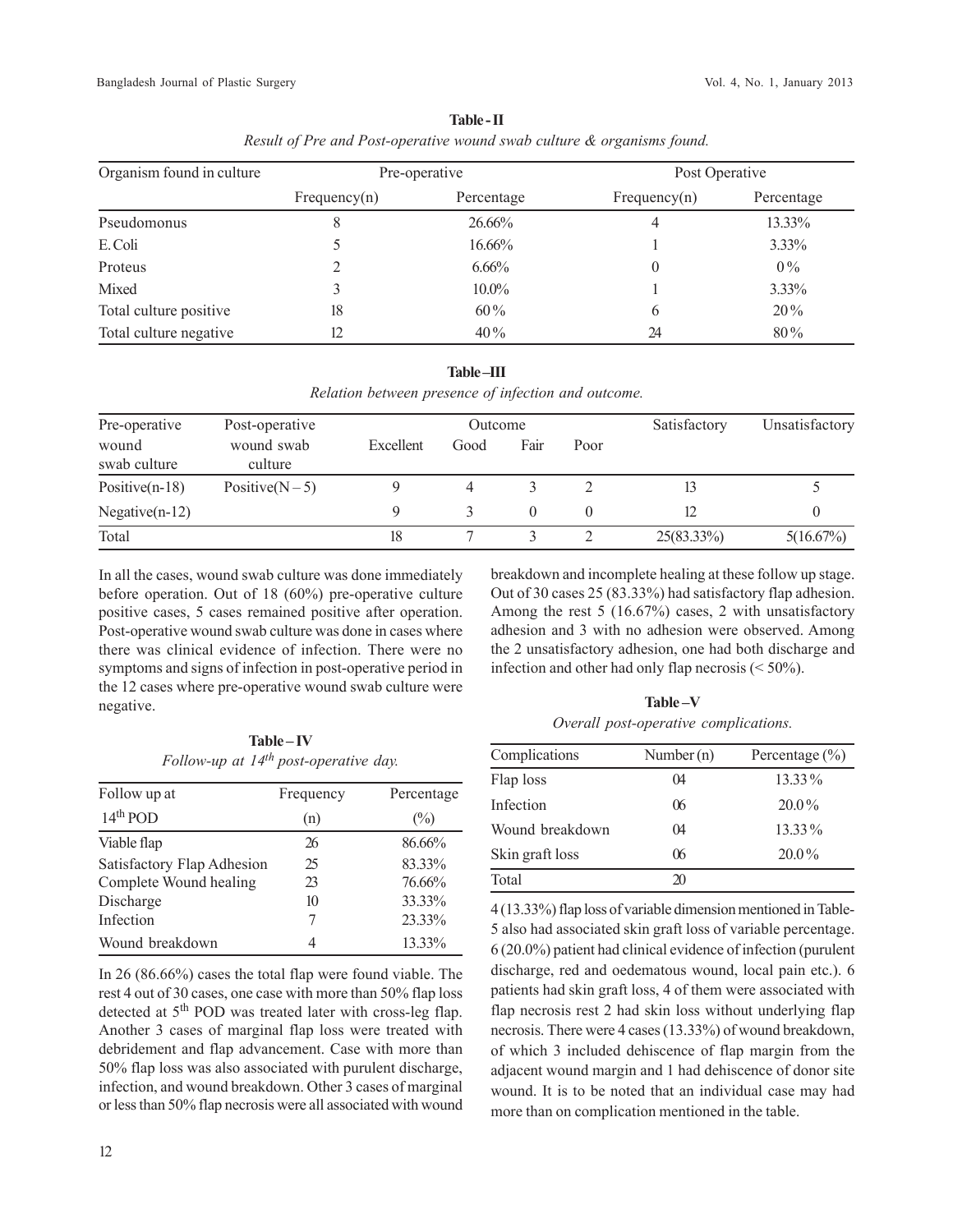"Soleus muscle flap for the coverage of pre-tibial defect of middle third of leg" Satter T et al

| Outcome of flap | Frequency (n) | Percentage $(\% )$ | Final outcome  | Frequency (n) | Percentage $(\% )$ |
|-----------------|---------------|--------------------|----------------|---------------|--------------------|
| Excellent       |               | $60.0\%$           | Satisfactory   |               | 83.33%             |
| Good            |               | 23.33%             |                |               |                    |
| Fair            |               | $10.0\%$           | Unsatisfactory | U5            | $16.67\%$          |
| Poor            |               | $6.66\%$           |                |               |                    |

**Table – IV** *Final Outcome of flap based on preset criteria.*

Excellent and good outcome were considered as satisfactory and fair and poor outcome were considered as unsatisfactory in the final outcome. Table shows 25 (83.33%) cases with satisfactory outcome and 5 (16.67%) cases with unsatisfactory outcome.



*Pre-operative*



*Pre-operative*



*Wound is covered by the Soleus muscle flap*



*The Soleus muscle flap covered by the split thickness skin graft*

# **Discussion**

This study was designed to see the effectiveness the soleus muscle flap for coverage of pretibial soft tissue defect of middle third of leg. As a tertiary level hospital, significant number of patient came from different parts of the country for direct admission and from different hospital of the country as referred case to Dhaka Medical college Hospital or National Institute of Traumatology and Orthopaedic Rehabilitation, Dhaka.

The management of lower extremity trauma has evolved over the last two decades to the point that many extremities that would have required amputation are now routinely salvaged. Now a satisfactorily healed wound is not the only goal in lower extremity wound reconstruction, a good functional outcome for the patient is also of vital importance when planning reconstruction.<sup>11</sup> Since younger population is usually involved, the temptation is to save the limb at any cost. The evolving technology in trauma management today enable us to save the severest of injuries.12 Out of 30 patients, age ranged from 8 years to 63 years, with a mean age 27.8 (SD $\pm$ 7.78). Among them, maximum 9 (30%) patients were between 31 years to 40 years of age. 31 to 40 years age population are the working group population of any society. They work outside and travel frequently and more susceptible to injury usually from road traffic accidents (RTA). This picture is similar to the study of Pu (2006) and Chowdhury et al. (2008), where mean age was 37 years and 37.5 years respectively.<sup>34,44</sup> In the study of Caudle & Stern (1987), the age group ranged between 17years to 80 years.<sup>5</sup>

In the present study, two third of the affected cases were because of trauma (66.66%). Out of 20 trauma patients, 17 (56.66%) were the victim of RTA and among them 15 have associated open tibia or tibia-fibula fracture in addition to pretibial soft tissue loss. Other 3 trauma cases were due to deep burn injury. Next common cause of pretibial soft tissue defect was infection, which were 7 (23.33%) in number followed by scar excision 2 (6.66%) and tumor excision 1 (3.33%). Among the 7 infection cases, 4 were known diabetic, 1 was diagnosed as diabetes after admission in the hospital, rest 2 (6.66%) case of soft tissue defect were due to post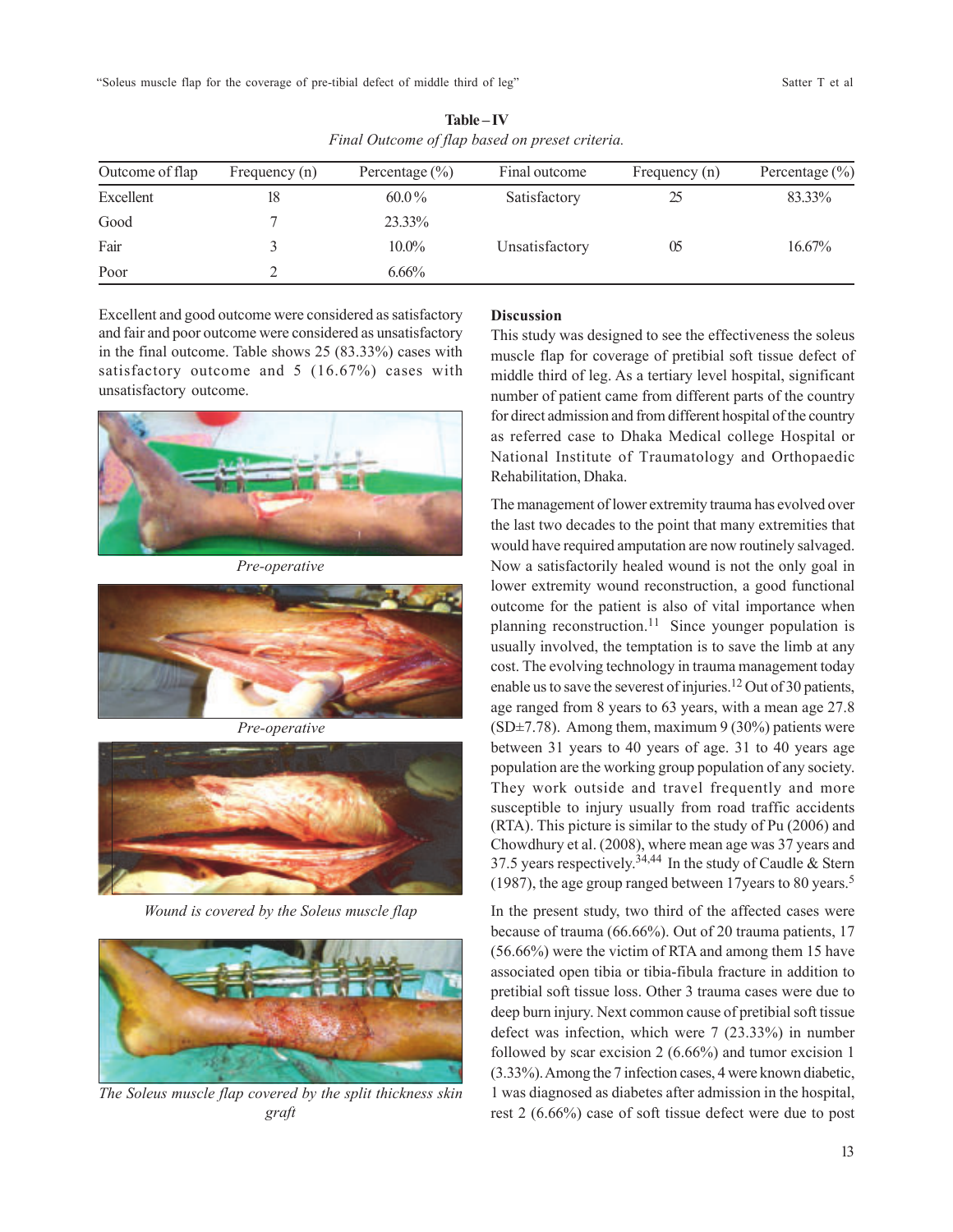cellulites and was referred from other department for the coverage of exposed mid tibia. The indication of scar excision in 2 (6.66%) were unstable scar following initial burn injury. The only case of tumor excision was Squamous cell carcinoma (SCC) over the middle of pretibial area proved before excision by incision biopsy. In the study of Haq et al. (2000), one was injured from fire-arm injury, and remaining all from RTA.<sup>5</sup> In the study of Small & Mollan (1992) and Pu (2000) most of the patients were the victim of RTA.

Out of total 30 cases fracture was present in 13 (43.33%) cases. All these cases were associated with RTA. All fractures were stabilized with external fixator prior to flap surgery.

The interval between injury and the flap coverage came out to be one of the most important factors regarding better out come. 5 (16.66%) patient were operated within one week of injury, 14 (46.66%) were operated between 1-2 weeks, 7 (3.33%) between 2-3 weeks and 4 patients after 3 weeks. More of the flap surgery were done between 1-2 weeks. In the study of Pu (2006) and Shamsuzzaman et al. (2010), all flap surgery were done within 10 days and 5 days of initial trauma respectively. 13,15 Pollak et al. (2000) reconstructed most of the flap within 7 days of surgery.<sup>16</sup> In my series delayed intervention was performed in more cases compared to other series. In this series RTA was the major cause of soft tissue defect (56.66%). The treatments of these cases were initiated in different hospitals or different department of the same hospital which were referred later to the plastic surgery department. Other reasons of delay were patient overload and limited facilities.

In this series, wound swab for culture and sensitivity was performed in every case before and after the surgery. Initial swab was taken from the wound just before the antiseptic wash before surgery. No organism was found in the culture of 12 (40%) cases before operation. The rest 18 (60%) cases were culture positive. The common organism found in this study was Pseudomonus. All culture positive patients were treated with appropriate antibiotic according to sensitivity report.

In the study of Caudle & Stern (1987), Pseudomonas was the most common organism followed by Enterococcus and Staphylococcus.<sup>5</sup> In the study of Uddin  $(2004)$ , Staphylococcus was found in about half of the case series.<sup>17</sup>

In post operative wound swab, which was taken at  $5<sup>th</sup>$  post operative day only in those cases where there were clinical evidence of infection. Here also the common organism was Pseudomonus.

In this study first follow up was done at 14<sup>th</sup> POD. Follow up regarding flap viability showed no flap necrosis in 26 (86.66%) cases. Marginal flap necrosis was present in 3 (10%) cases and more than 50% flap loss was found in one case. 3 patient with marginal necrosis were treated with minor procedures (debridement, flap advancement and STSG. One patient having more than 50% flap loss needed major procedure like cross-leg flap to cover the defect. In the study of Gopal e al. (2000), flap failure was  $3.5\%$ .<sup>3</sup> In the study of Kaukmann et al. (2004) partial necrosis in one and flap failure in on patient (out of 12 patients), and that of Neale et al. (1982) were 8 and 5 respectively (out of 71 patients).18,19 In the study of Pu (2006), one patient developed flap necrosis (out of 14 patients) and was treated by debridement and flap advancement. Chittoria & Mishra (2000) reported 5% partial flap necrosis.<sup>13,20</sup>

Regarding over all post-operative complications, this study shows 4 cases of flap loss of variable dimension. These 4 patients also had associated skin graft of variable percentage. 4 (13.33%) patients had clinical evidence of infection (purulent discharge, red, oedematous wound, local pain etc.). Out of total 6 patients with skin graft loss, 4 were associated with flap necrosis and rest 2 had infection. Shamsuzzaman et al. (2010) noticed no chronic infection or osteomyelitis in their study.<sup>15</sup> In the study of Haq et al. (2009) & Hutson et al.(2010) one patient developed infection which was managed by drainage and antibiotic.5,21 Major procedures (cross-leg flap) was done in one patient, minor procedutres were done 7 (23.33%) patients. These were skin re-graft, flap advancement, drainage of seroma / hematoma, debridement of marginal flap necrosis. Other 9(30%) patients were treated conservatively in the form of regular dressing and appropriate antibiotics. There were 13 fracture cases and none of them showed any features of chronic osteomyelitis during the study period. There was no death during the period of study and follow up.

Regarding the final outcome of flap surgery, 18 (60%) cases were found excellent. 7 (23.33%) cases were good, 3 (10%) were fair and 2 (6.66%) were poor. In the final follow up, according to the preset criteria for evaluation of wound coverage by soleus muscle flap, the satisfactory result (excellent and good) was 83.33%. Unsatisfactory (fair and poor) result was in 16.67% cases. These finding was nearer to the result of Khundker and Kalam (1996), Ponten (1981) and Choudry et al. (2008) where success rate were 85%, 73% and 89% respectively. 22,23,14

Effective coverage of pretibial defect of middle third of leg by soleus muscle flap with satisfactory outcome was seen in this study.